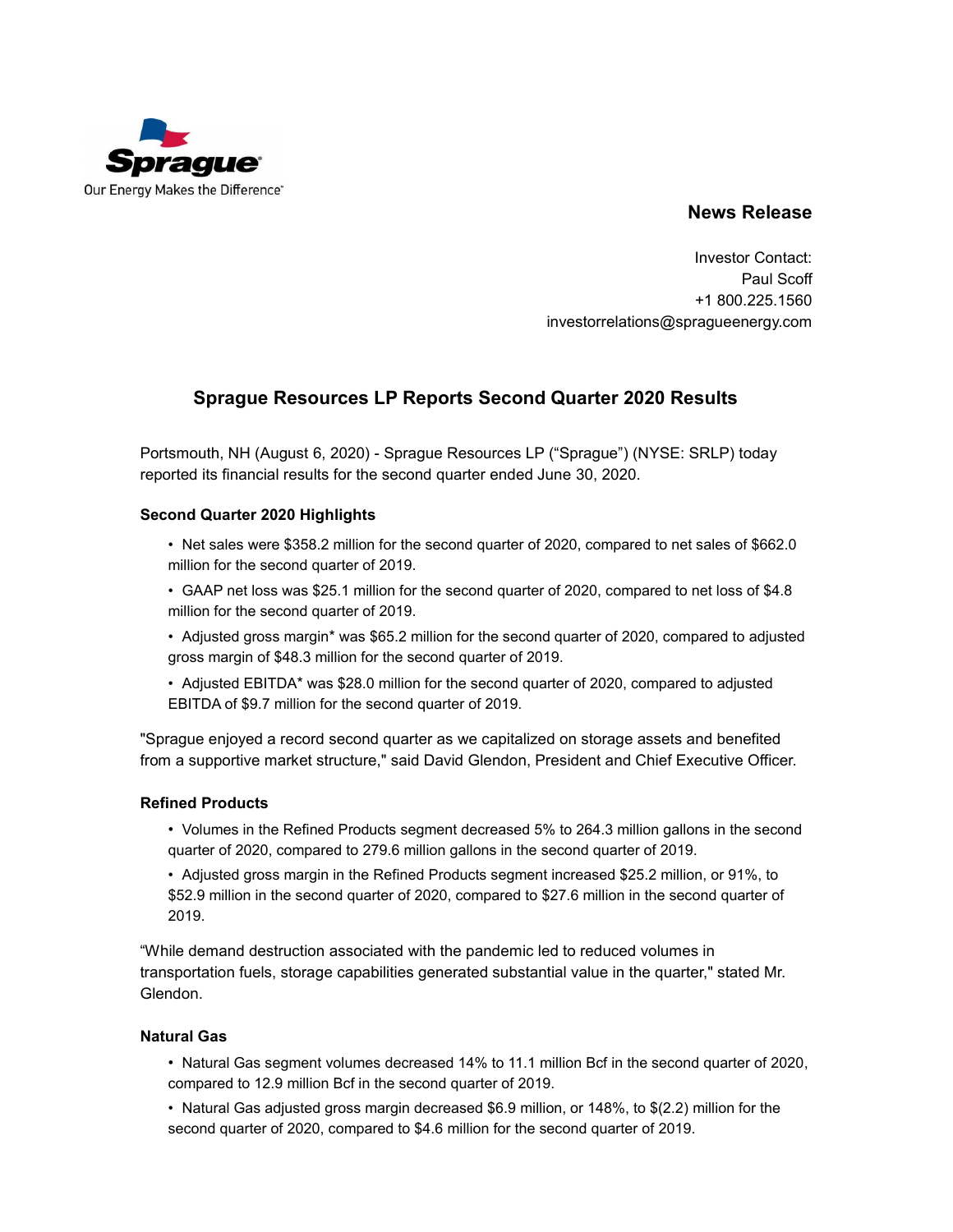"Natural Gas results declined as our commercial and industrial customers curtailed usage due to the pandemic," added Mr. Glendon.

### **Materials Handling**

• Materials Handling adjusted gross margin decreased by \$1.4 million, to \$12.9 million for the second quarter of 2020, compared to \$14.3 million for the second quarter of 2019.

"Materials Handling declined primarily due to the expiration of a crude-by-rail contract last year at Kildair and the elimination of newsprint handling in Maine, partially offset by increases in windmill activity."

### **2020 Guidance**

Assuming normal weather and market structure conditions, we expect to achieve the following:

• Adjusted EBITDA is expected to be in the range of \$105 million to \$120 million.

## **Quarterly Distribution**

On July 24, 2020, the Board of Directors of Sprague's general partner, Sprague Resources GP LLC, announced a cash distribution of \$0.6675 per unit for the quarter ended June 30, 2020, and is equal to distributions in the first quarter in 2019. Sprague also announced that Sprague Resources Holdings LLC, a wholly owned subsidiary of Axel Johnson Inc. and the owner of Sprague's General Partner will receive cash, in respect of the incentive distribution rights payable in connection with the distribution for the second quarter of 2020. The distribution will be paid on August 10, 2020, to unitholders of record as of the close of business on August 4, 2020.

## **Financial Results Conference Call**

Management will review Sprague's second quarter 2020 financial results in a teleconference call for analysts and investors today, August 6, 2020.

| Date and Time:   | August 6, 2020 at 1:00 PM ET     |
|------------------|----------------------------------|
| Dial-in Numbers: | (866) 516-2130 (U.S. and Canada) |
|                  | (678) 509-7612 (International)   |

Participation Code: 4867387

Participants can dial in up to 30 minutes prior to the start of the call. The conference call may also be accessed live by webcast link: https://edge.media-server.com/mmc/p/3bfzrfts. This link is also available on the "Investor Relations - Calendar of Events" page of Sprague's website at www.spragueenergy.com and will be archived on the website for one year. Certain non-GAAP financial information included in the earnings call will we available at the time of the call on the "Investor Relations - Featured Documents" section of Sprague's website.

## **About Sprague Resources LP**

Sprague Resources LP is a master limited partnership engaged in the purchase, storage, distribution and sale of refined petroleum products and natural gas. Sprague also provides storage and handling services for a broad range of materials.

## **\*Non-GAAP Financial Measures**

EBITDA, adjusted EBITDA and adjusted gross margin are measures not defined by GAAP. Sprague defines EBITDA as net income (loss) before interest, income taxes, depreciation and amortization.

We define adjusted EBITDA as EBITDA increased for unrealized hedging losses and decreased by unrealized hedging gains (in each case with respect to refined products and natural gas inventory,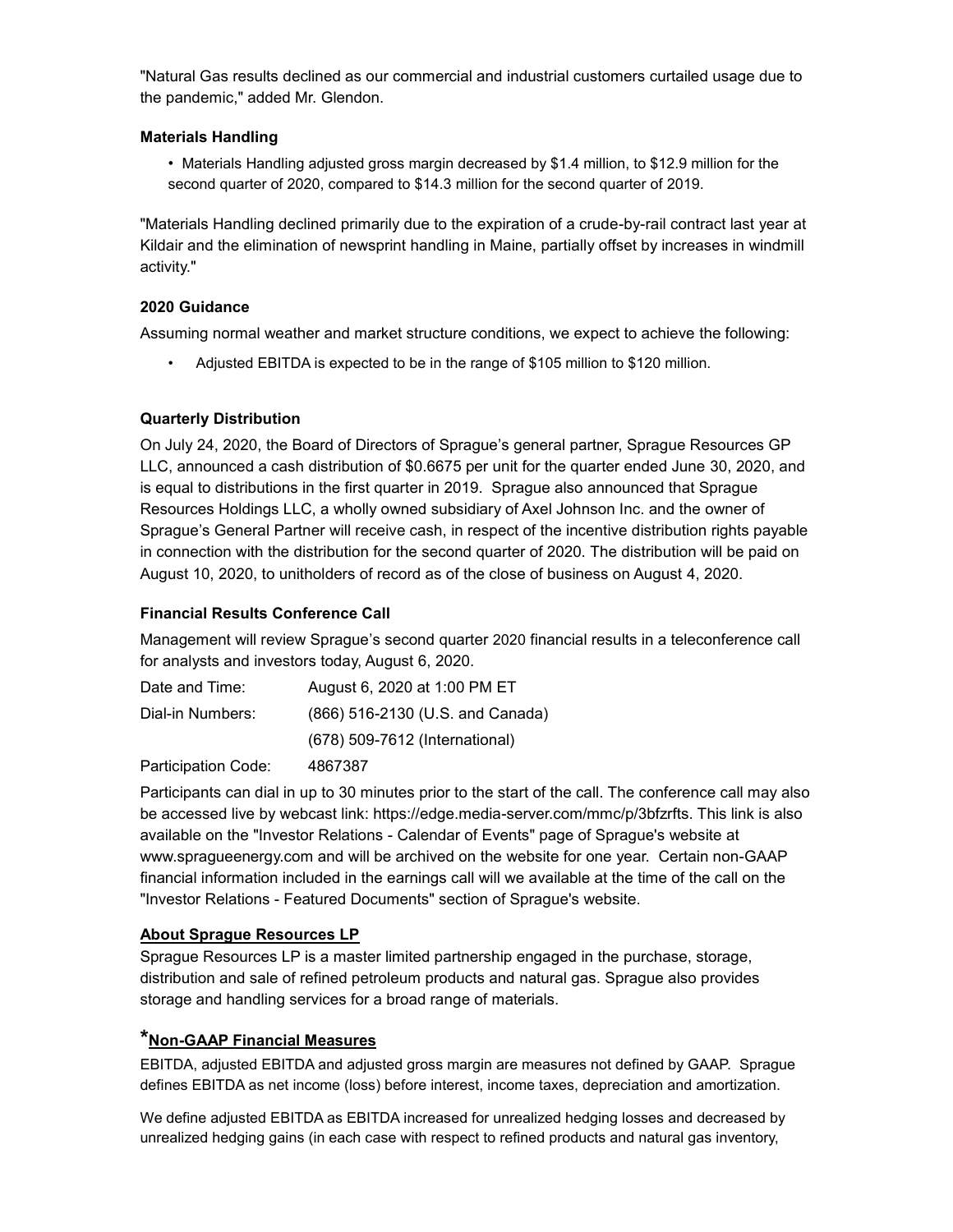prepaid forward contracts and natural gas transportation contracts), changes in fair value of contingent consideration, adjusted for the impact of acquisition related expenses, and when applicable, adjusted for the net impact of retroactive legislation that reinstates an excise tax credit program available for certain of our biofuel blending activities that had previously expired.

We define adjusted gross margin as net sales less cost of products sold (exclusive of depreciation and amortization) decreased by total commodity derivative gains and losses included in net income (loss) and increased by realized commodity derivative gains and losses included in net income (loss), in each case with respect to refined products and natural gas inventory, prepaid forward contracts and natural gas transportation contracts. Adjusted gross margin has no impact on reported volumes or net sales.

To manage Sprague's underlying performance, including its physical and derivative positions, management utilizes adjusted gross margin. Adjusted gross margin is also used by external users of our consolidated financial statements to assess our economic results of operations and its commodity market value reporting to lenders. EBITDA and adjusted EBITDA are used as supplemental financial measures by external users of our financial statements, such as investors, trade suppliers, research analysts and commercial banks to assess the financial performance of our assets, operations and return on capital without regard to financing methods, capital structure or historical cost basis; the ability of our assets to generate sufficient revenue, that when rendered to cash, will be available to pay interest on our indebtedness and make distributions to our equity holders; repeatable operating performance that is not distorted by non-recurring items or market volatility; and, the viability of acquisitions and capital expenditure projects.

Sprague believes that investors benefit from having access to the same financial measures that are used by its management and that these measures are useful to investors because they aid in comparing its operating performance with that of other companies with similar operations. The adjusted EBITDA and adjusted gross margin data presented by Sprague may not be comparable to similarly titled measures at other companies because these items may be defined differently by other companies. Please see the attached reconciliations of net income to adjusted EBITDA and operating income to adjusted gross margin.

With regard to guidance, reconciliation of non-GAAP adjusted EBITDA to the closest corresponding GAAP measure (expected net income (loss)) is not available without unreasonable efforts on a forward-looking basis due to the inherent difficulty and impracticality of forecasting certain amounts required by GAAP such as unrealized gains and losses on derivative hedges, which can have a significant and potentially unpredictable impact on our future GAAP financial results.

#### **Cautionary Statement Regarding Forward Looking Statements**

Any statements in this press release about future expectations, plans and prospects for Sprague Resources LP or about Sprague Resources LP's future expectations, beliefs, goals, plans or prospects, constitute forward-looking statements within the meaning of Section 21E of the Securities Exchange Act of 1934. Any statements that are not statements of historical fact (including statements containing the words "believes," "plans," "anticipates," "expects," "estimates" and similar expressions) should also be considered forward-looking statements. These forward-looking statements involve risks and uncertainties and other factors that are difficult to predict and many of which are beyond management's control. Although Sprague believes that the assumptions underlying these statements are reasonable, investors are cautioned that such forward-looking statements are inherently uncertain and involve risks that may affect our business prospects and performance causing actual results to differ from those discussed in the foregoing release. Such risks and uncertainties include, by way of example and not of limitation: increased competition for our products or services; adverse weather conditions; changes in supply or demand for our products or services; nonperformance by major customers or suppliers; changes in operating conditions and costs; changes in the level of environmental remediation spending; potential equipment malfunction and unexpected capital expenditures; our ability to complete organic growth and acquisition projects; our ability to integrate acquired assets; potential labor issues; the legislative or regulatory environment; terminal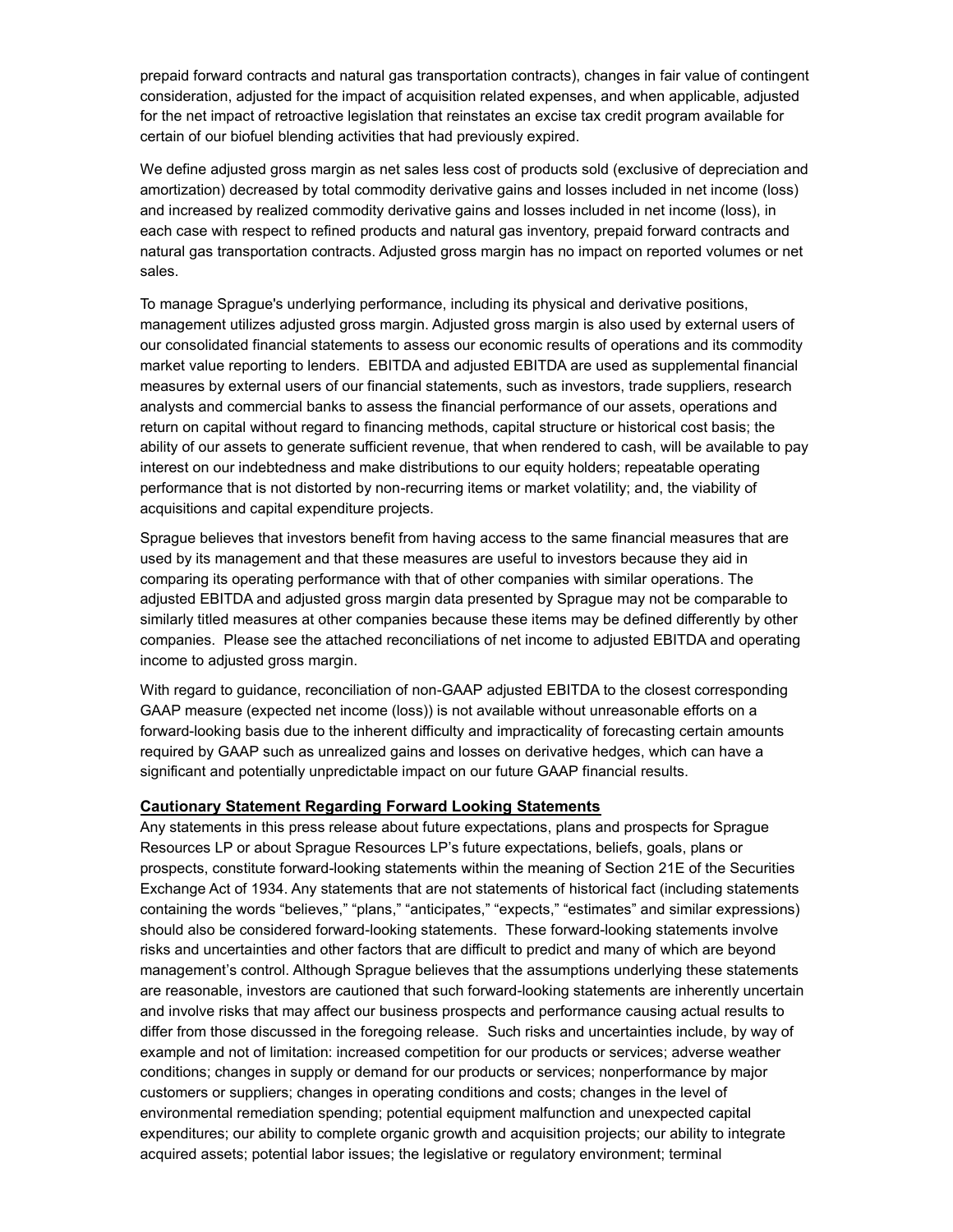construction/repair delays; political and economic conditions; and, the impact of security risks including terrorism, international hostilities and cyber-risk. These are not all of the important factors that could cause actual results to differ materially from those expressed in forward looking statements. Other applicable risks and uncertainties have been described more fully in Sprague's most recent Annual Report on Form 10-K filed with the U.S. Securities and Exchange Commission ("SEC") on March 5, 2020 and in the Partnership's subsequent Form 10-Q, Form 8-K and other documents filed with the SEC. Sprague undertakes no obligation and does not intend to update any forward-looking statements to reflect new information or future events. You are cautioned not to place undue reliance on these forward-looking statements, which speak only as of the date of this press release.

###

(Financial Tables Below)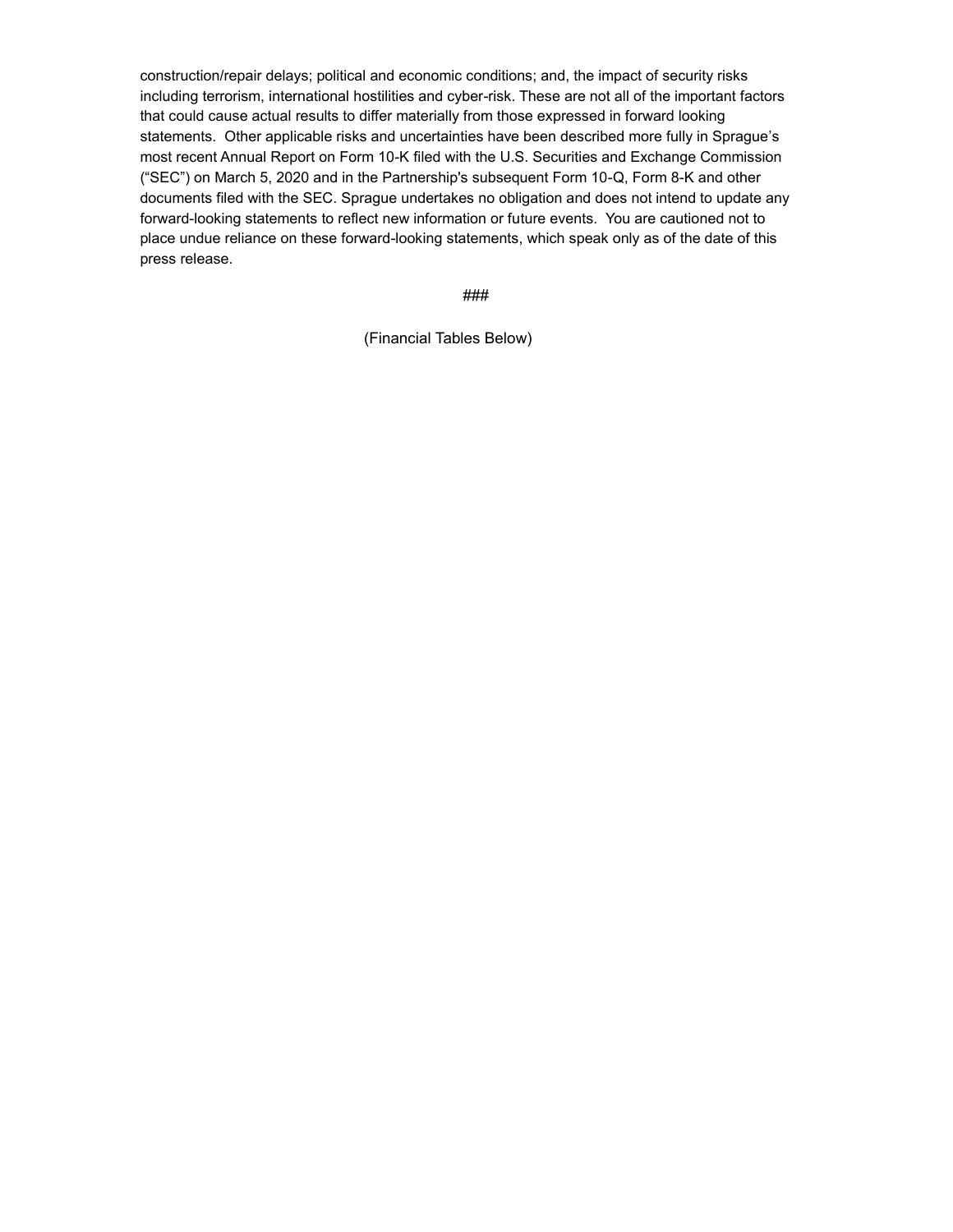# **Sprague Resources LP Summary Financial Data Three and Six Months Ended June 30, 2020 and 2019**

|                                                                       | Three Months Ended June 30, |  |              | Six Months Ended June 30, |      |             |  |  |  |
|-----------------------------------------------------------------------|-----------------------------|--|--------------|---------------------------|------|-------------|--|--|--|
|                                                                       | 2020                        |  | 2019         | 2020                      | 2019 |             |  |  |  |
|                                                                       | (unaudited)                 |  | (unaudited)  | (unaudited)               |      | (unaudited) |  |  |  |
|                                                                       | (\$ in thousands)           |  |              | (\$ in thousands)         |      |             |  |  |  |
| <b>Income Statements Data:</b>                                        |                             |  |              |                           |      |             |  |  |  |
| Net sales                                                             | \$<br>358,214 \$            |  | 662,018 \$   | 1,318,093 \$              |      | 1,920,326   |  |  |  |
| Operating costs and expenses:                                         |                             |  |              |                           |      |             |  |  |  |
| Cost of products sold (exclusive of depreciation and<br>amortization) | 325,233                     |  | 608,660      | 1,175,252                 |      | 1,767,772   |  |  |  |
| Operating expenses                                                    | 18,471                      |  | 21,075       | 39,283                    |      | 44,864      |  |  |  |
| Selling, general and administrative                                   | 18,923                      |  | 17,827       | 38,956                    |      | 38,739      |  |  |  |
| Depreciation and amortization                                         | 8,518                       |  | 8,408        | 17,115                    |      | 16,797      |  |  |  |
| Total operating costs and expenses                                    | 371,145                     |  | 655,970      | 1,270,606                 |      | 1,868,172   |  |  |  |
| Operating (loss) income                                               | (12, 931)                   |  | 6,048        | 47,487                    |      | 52,154      |  |  |  |
| Other Income                                                          | 64                          |  | 128          | 64                        |      | 128         |  |  |  |
| Interest income                                                       | 72                          |  | 140          | 248                       |      | 326         |  |  |  |
| Interest expense                                                      | (10, 788)                   |  | (10,038)     | (22,074)                  |      | (21, 997)   |  |  |  |
| (Loss) income before income taxes                                     | (23, 583)                   |  | (3, 722)     | 25,725                    |      | 30,611      |  |  |  |
| Income tax provision                                                  | (1, 542)                    |  | (1,056)      | (4,113)                   |      | (1, 469)    |  |  |  |
| Net (loss) income                                                     | (25, 125)                   |  | (4,778)      | 21,612                    |      | 29,142      |  |  |  |
| Incentive distributions declared                                      | (2,072)                     |  | (2,055)      | (4,144)                   |      | (4,110)     |  |  |  |
| Limited partners' interest in net (loss) income                       | $(27, 197)$ \$              |  | $(6,833)$ \$ | $17,468$ \$               |      | 25,032      |  |  |  |
| Net (loss) income per limited partner unit:                           |                             |  |              |                           |      |             |  |  |  |
| Common - basic                                                        | \$<br>$(1.19)$ \$           |  | $(0.30)$ \$  | $0.76$ \$                 |      | 1.10        |  |  |  |
| Common - diluted                                                      | \$<br>$(1.19)$ \$           |  | $(0.30)$ \$  | $0.76$ \$                 |      | 1.10        |  |  |  |
| Units used to compute net income per limited partner unit:            |                             |  |              |                           |      |             |  |  |  |
| Common - basic                                                        | 22,922,902                  |  | 22,733,977   | 22,871,943                |      | 22,733,977  |  |  |  |
| Common - diluted                                                      | 22,922,902                  |  | 22,733,977   | 22,937,273                |      | 22,754,556  |  |  |  |
| Distribution declared per unit                                        | \$<br>$0.6675$ \$           |  | $0.6675$ \$  | $1.3350$ \$               |      | 1.3350      |  |  |  |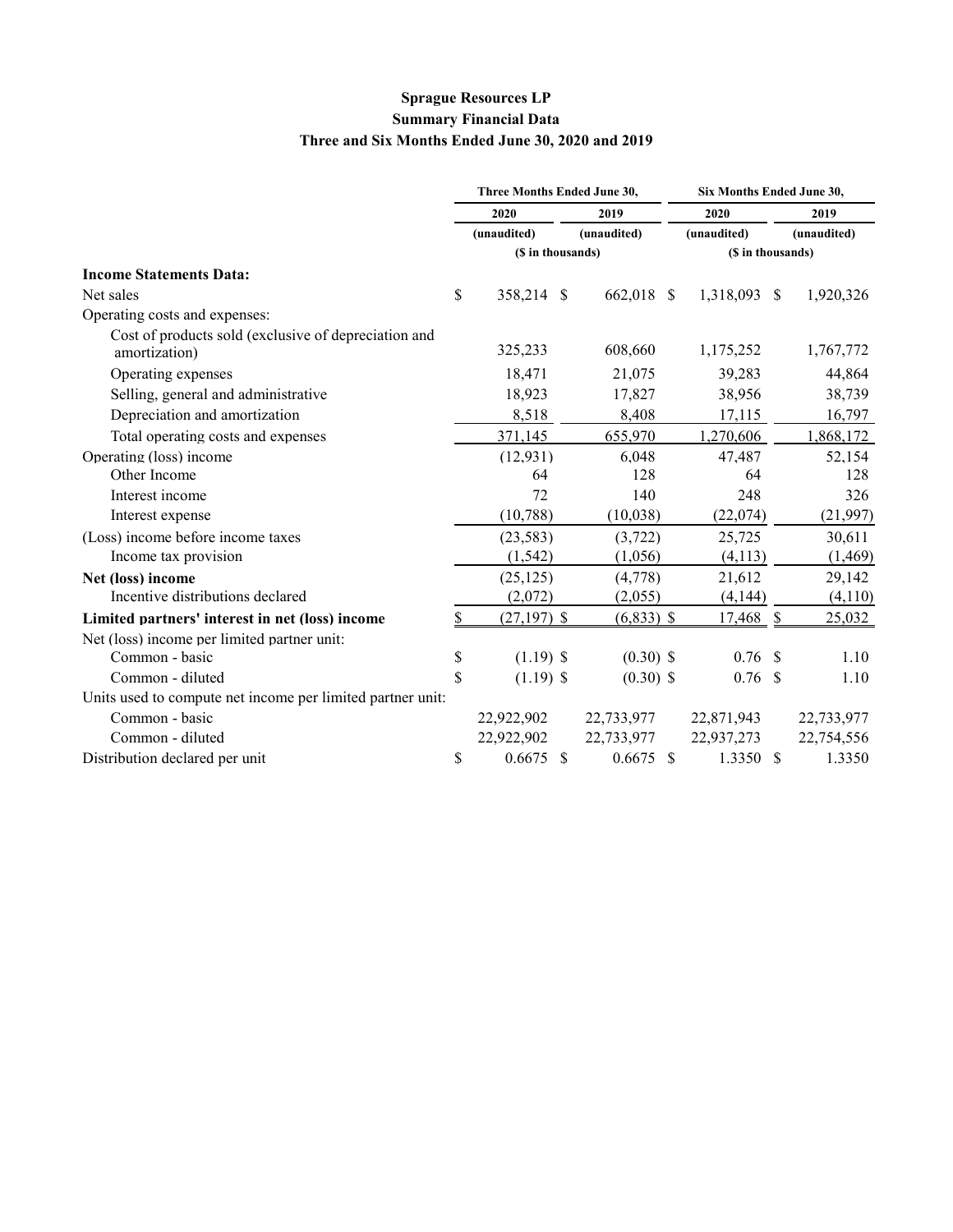# **Sprague Resources LP Volume, Net Sales and Adjusted Gross Margin by Segment Three and Six Months Ended June 30, 2020 and 2019**

|                                                                   | Three Months Ended June 30, |               |      |             |             | Six Months Ended June 30,     |             |           |  |  |
|-------------------------------------------------------------------|-----------------------------|---------------|------|-------------|-------------|-------------------------------|-------------|-----------|--|--|
|                                                                   | 2020<br>(unaudited)         |               | 2019 |             | 2020        |                               |             | 2019      |  |  |
|                                                                   |                             |               |      | (unaudited) | (unaudited) |                               | (unaudited) |           |  |  |
|                                                                   |                             |               |      |             |             | (\$ and volumes in thousands) |             |           |  |  |
| <b>Volumes:</b>                                                   |                             |               |      |             |             |                               |             |           |  |  |
| Refined products (gallons)                                        |                             | 264,332       |      | 279,562     |             | 744,813                       |             | 829,054   |  |  |
| Natural gas (MMBtus)                                              |                             | 11,141        |      | 12,929      |             | 29,469                        |             | 32,733    |  |  |
| Materials handling (short tons)                                   |                             | 391           |      | 523         |             | 1,277                         |             | 1,445     |  |  |
| Materials handling (gallons)                                      |                             | 148,872       |      | 144,687     |             | 227,319                       |             | 250,910   |  |  |
| <b>Net Sales:</b>                                                 |                             |               |      |             |             |                               |             |           |  |  |
| Refined products                                                  | \$                          | 292,889 \$    |      | 584,313 \$  |             | 1,134,831 \$                  |             | 1,704,436 |  |  |
| Natural gas                                                       |                             | 47,988        |      | 58,108      |             | 143,766                       |             | 172,275   |  |  |
| Materials handling                                                |                             | 12,974        |      | 14,313      |             | 28,531                        |             | 30,794    |  |  |
| Other operations                                                  |                             | 4,363         |      | 5,284       |             | 10,965                        |             | 12,821    |  |  |
| Total net sales                                                   | \$                          | $358,214$ \$  |      | 662,018 \$  |             | 1,318,093 \$                  |             | 1,920,326 |  |  |
| Reconciliation of Operating Income to Adiusted Gross Margin:      |                             |               |      |             |             |                               |             |           |  |  |
| <b>Operating (loss) income</b>                                    | \$                          | $(12,931)$ \$ |      | $6,048$ \$  |             | 47,487 \$                     |             | 52,154    |  |  |
| Operating costs and expenses not allocated to operating segments: |                             |               |      |             |             |                               |             |           |  |  |
| Operating expenses                                                |                             | 18,471        |      | 21,075      |             | 39,283                        |             | 44,864    |  |  |
| Selling, general and administrative                               |                             | 18,923        |      | 17,827      |             | 38,956                        |             | 38,739    |  |  |
| Depreciation and amortization                                     |                             | 8,518         |      | 8,408       |             | 17,115                        |             | 16,797    |  |  |
| Add/(deduct):                                                     |                             |               |      |             |             |                               |             |           |  |  |
| Change in unrealized gain on inventory                            |                             | 32,326        |      | 364         |             | 18,775                        |             | 4,598     |  |  |
| Change in unrealized value on natural gas                         |                             |               |      |             |             |                               |             |           |  |  |
| transportation contracts                                          |                             | (123)         |      | (5, 446)    |             | (13, 322)                     |             | (13, 434) |  |  |
| Total adjusted gross margin:                                      | \$                          | 65,184 \$     |      | $48,276$ \$ |             | 148,294 \$                    |             | 143,718   |  |  |
| <b>Adiusted Gross Margin:</b>                                     |                             |               |      |             |             |                               |             |           |  |  |
| Refined products                                                  | \$                          | 52,861 \$     |      | 27,646 \$   |             | 88,650 \$                     |             | 72,384    |  |  |
| Natural gas                                                       |                             | (2,245)       |      | 4,647       |             | 27,542                        |             | 36,968    |  |  |
| Materials handling                                                |                             | 12,895        |      | 14,334      |             | 28,476                        |             | 30,785    |  |  |
| Other operations                                                  |                             | 1,673         |      | 1,649       |             | 3,626                         |             | 3,581     |  |  |
| Total adjusted gross margin                                       | \$                          | 65,184 \$     |      | 48,276 \$   |             | 148,294 \$                    |             | 143,718   |  |  |